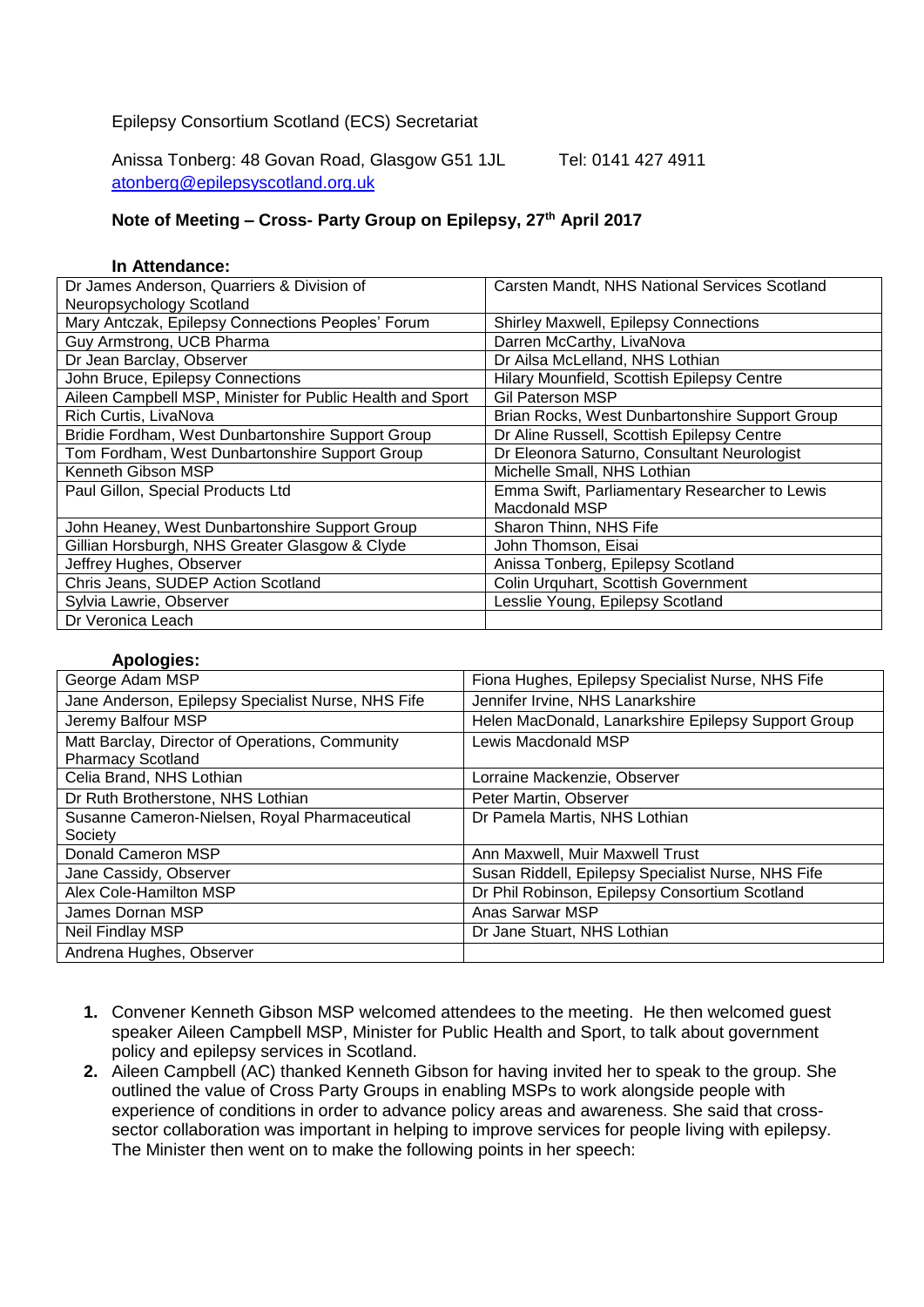- The Scottish Government (SG) has a long and close working relationship with charities such as Epilepsy Scotland and Quarriers and shares the vision that all people with epilepsy be treated fairly and be able to reach their own potential. The government is committed to ensuring all people with epilepsy in Scotland are able to access the best support and health services which are safe, effective and have the patient at the centre of their care.
- When the former Minister for Public Health Jamie Hepburn spoke at the CPG last year, he was keen that the government work with the third sector. Since then officials have met with Epilepsy Scotland and the Epilepsy Consortium Scotland. Following this, the SG has provided funding to Epilepsy Scotland to support a benefits advice service specifically designed for people with epilepsy, helping them to claim disability benefits and reduce the stress and anxiety associated with claiming and assessment which may impact their epilepsy. The service will be up and running later this year.
- The SG is about to take on new social security powers and has committed to building a fairer system around the needs of the person with the disability. Wherever possible assessments will be paper based rather than face to face, to avoid the revolving door of assessment and the stress and anxiety associated with this. The new system will put equality and respect at the heart. The Minister for Social security has organised expert panels for the summer and AC urges attendees to become involved with this if they are able. AC has heard of the difficulties experienced by people with a wide range of conditions, when claiming disability benefit. We need something better in Scotland which takes account of the lived experienced of people with the condition and those who are involved in their care, to deliver something better.
- In terms of national work the NACNC are looking at models of care which represent the improvements we would like to see, such as
	- Person-centred care and support with care delivered by skilled nurses, therapists, doctors and care teams
	- Better access to specialist services and opportunities to participate in research into new treatments
- There are representatives from the epilepsy community on the committee, and there is a further epilepsy subgroup aimed at making life better for people who live with the condition. AC has asked the committee to report back to her and she looks forward to hearing their recommendation on how the SG can take forward policy at that national level for neurological conditions such as epilepsy.
- AC said she hoped this gave a flavour of the work which is ongoing across the SG but also an illustration, following Jamie Hepburn's presentation about the importance of closer working relationships, of examples where they have made progress and funded projects with third sector partners. She felt the only way to go on was to continue to work together, in partnership, and by coming to speak at meetings like this in order to make the changes to policy and generate improvements which everyone wishes to see.
- AC thanked the group for inviting her to speak
- **3.** Kenneth Gibson MSP thanked the Minister for her presentation and invited questions from the attendees.

- Anissa Tonberg asked about access to epilepsy specialist nurses. Scotland has roughly half the number of epilepsy specialist nurses it needs and two health boards have no paediatric specialist nursing at all for epilepsy. What can the SG do to help support the increase of this kind of provision in Scotland? AC replied that getting the right kind of care for patients was important and that is why specialist nurses are critical, citing the recent increase in specialist staff for Multiple Sclerosis and Motor Neurone Disease. The SG will receive a report this summer evaluating the impact of extra specialist nursing funding in terms of delivering extra capacity and access for patients. That is recurring funding, so they will be looking at how to maximise the impact of it going forward. She commented that there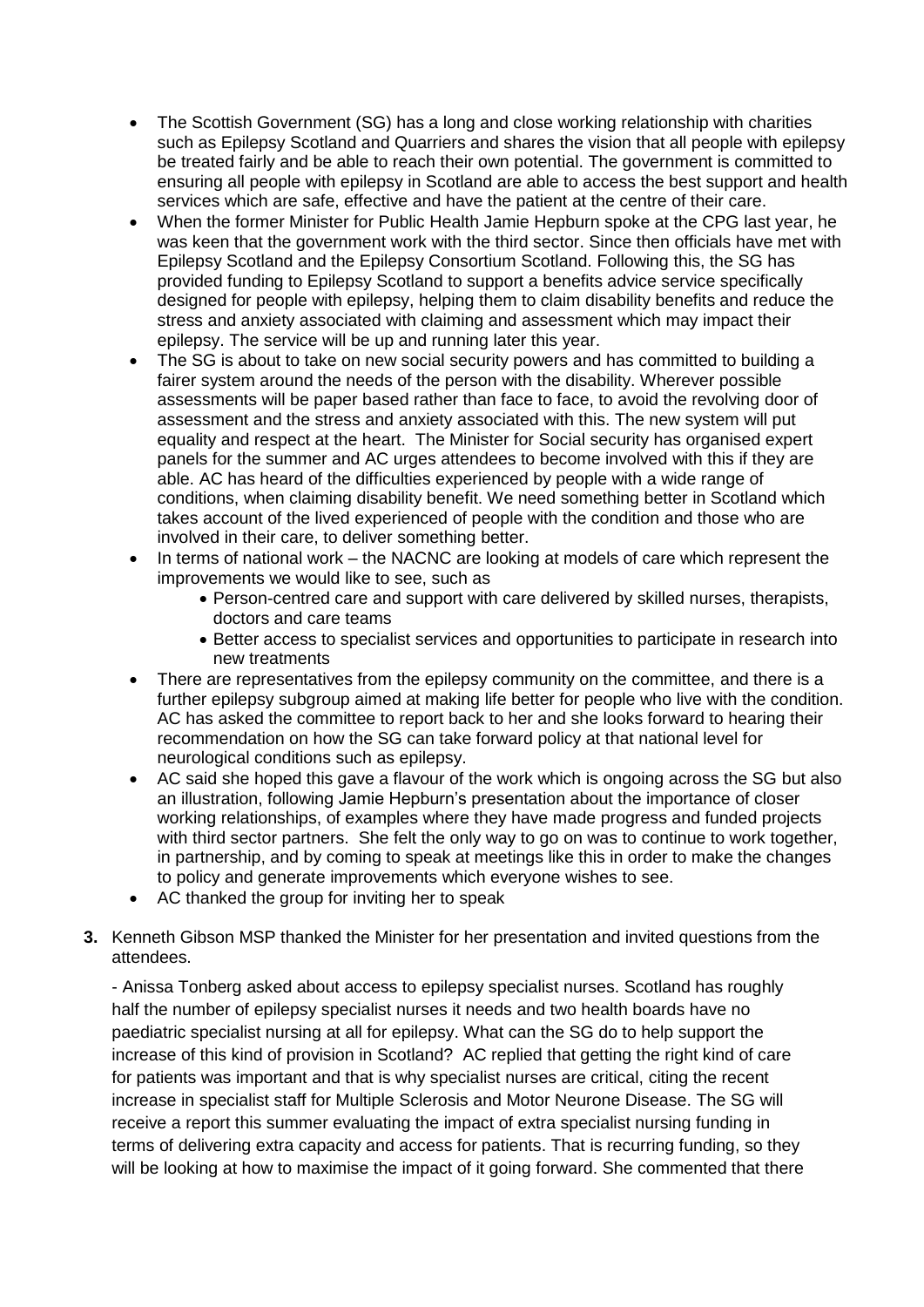has been a small increase in epilepsy specialist nursing provision between September 2015 and September 2017.

- Dr Aline Russell asked about better access to diagnostics for epilepsy, in particular neurophysiology. She said the speciality is in dire straits and lacks staff, both consultants and physiologists, with vacancies around the country. She said this small specialty has a very significant role in securely diagnosing epilepsy and needs investment for training more physiologists, needs time to look at how to deliver the specialty in a different way to give Scotland better coverage – Edinburgh and Aberdeen currently have single handed locum consultants. There is at times a 50% national vacancy rate which makes it almost impossible to provide a timely specialist services for patients with epilepsy, concerning diagnosis. AC replied that this was a very important issue and that the SG has been in contact with NHS Lothian over the particular pressures they face there. She agreed that the SG has a leadership role in this problem and has brought together regional planners and hope to hold a meeting this summer with them and people with expertise in physiology. It is not a straightforward thing to fix and there will be a time-lag in training new staff. The SG hopes to drive this issue and have a clear plan with identifiable ways to make this situation better. AC's team will undertake to keep the CPG up to date with that.

- Dr Veronica Leach asked who the Minister planned to invite to the meeting in the summer to address this problem. AC invited Colin Urquhart, policy lead for neurological conditions, to comment on this. He explained that the SG had tried to progress this issue through the regional planners forum, however following limited progress the SG is taking more leadership role and plans to invite people who are involved in delivering the service, possibly chaired by chair of the NACNC, Dr Richard Davenport. He said they are happy to engage with any ideas over how to run it and who else to invite. Dr Leach felt it was important to engage with neurophysiologists working on the ground, particularly those who are in overstretched areas. AC asked for the contact details of such individuals through Convenor Kenneth Gibson and the Secretariat.

- Dr James Anderson asked about Social security expert review panels. He said making arguments for 'unseen' symptoms such cognitive impairments was an ongoing challenge in supporting people with epilepsy claiming PIP and wondered if the expert panels have already been convened? AC replied that they begin in the summer, it is being coordinated by Jeane Freeman MSP, if he feels there is an issue about understanding peoples' cognitive problems, she would be pleased to hear about it.

- John Heaney felt that epilepsy welfare rights advisors should also be embedded within local authorities – he described difficulties in travelling for advice and the need for input locally, citing the difficulties experienced by members of his local support group. AC agreed that geography poses a big problem for people and that they need adequate support locally, though felt that bodies like Money Matters and third sector organisations support well in local areas. She commented that the Epilepsy Scotland post is also to enhance understanding in other bodies. Anissa Tonberg commented that the advisor will have a budget to travel and advise people at home, and would also train other benefits advisors in councils, CAB etc. in how to support claimants with epilepsy.

- Dr Ailsa McLellan highlighted fact that there are two areas in Scotland which have no paediatric epilepsy nursing provision and that this is a long standing issue which people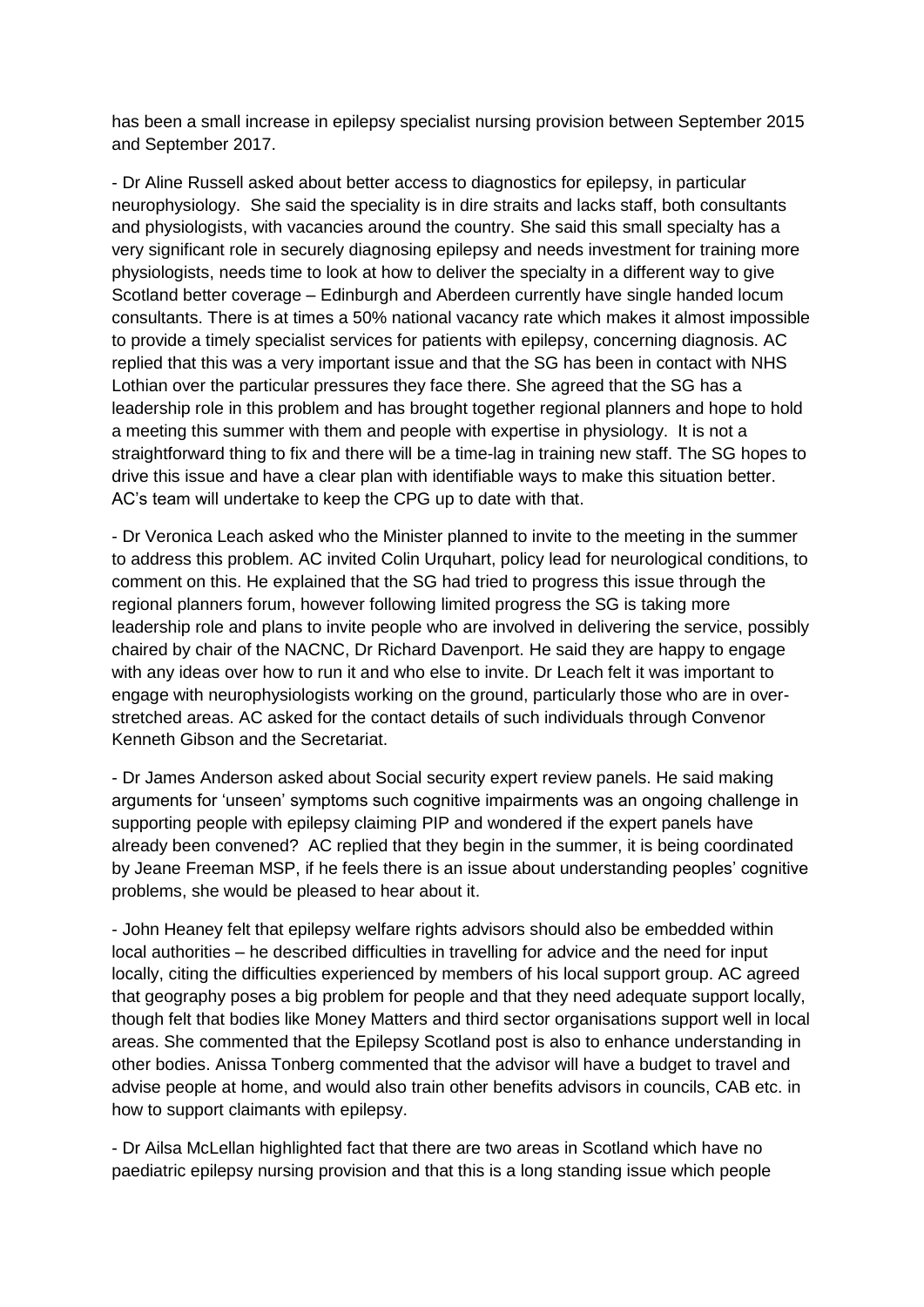have tried to address locally through the health board, and nationally through the Scottish Paediatric Epilepsy Network. She asked, as a representative of paediatric neurology, what support this group can give as the issue keeps stalling? AC suggested this could be picked up by NACNC epilepsy subgroup and that it might be picked up by summer meeting on neurophysiology. AC said she will raise it with the chief nursing officer, who is preparing a report on how services have been enhanced through specialist nursing and to see if she has cognisance of that situation. AM said specialist nurses were a very important resource for children and families.

- Dr McLellan further said that the situation for neurophysiology NHS Lothian is critical, with long vacant posts, but that any support given from this group to support would be helpful as it is a critical procedure in epilepsy.

- Dr Eleanora Saturno stated that the neurophysiology situation is a complex problem, and asked if it would be worth opening the summer meeting to anyone who wants to attend to generate a complete picture: e.g. patient representatives, neurophysiologists, paediatric neurologists. AC replied that it was not that they don't want it to be open, but she is wary of making scope so wide that it limits progress. She said there needs to be strong input and balance and sufficient focus with right people around table. This will not be a one-off meeting – the SG will give thought to how sequence things and get right balance. Colin Urquhart added that they will likely write to CPG about the meeting.

The Convenor invited any final questions:

- Brian Rocks talked about his experience of assessment for Personal Independence Payment, the inconsistencies in decision-making and lack of knowledge about epilepsy as a condition. AC further discussed the upcoming changes to the social welfare system in Scotland. She said both she and the Convenor have constituents who visit having lost benefits and with severe problems in claiming what they are entitled to.

- Hillary Mounfield stated that she was involved in setting up the CPG when parliament opened and has never known such strength of feeling among medical professionals in the epilepsy world about the seriousness of the current situation concerning care. She urged the Minister to take it on board, that people were 'not just shouting for sake of it, but desperate to provide better care for patients'. AC said that she understood, that the SG is trying to take ownership of this and elevate it on a national basis and will continue to engage with the CPG.

- Anissa Tonberg raised the issue of poor mental health in children and young people with epilepsy, on behalf of Celia Brand, Epilepsy Specialist Nurse (ESN). She said that ESNs report struggling to refer young people with epilepsy to CAMHS, with frequently rejected referrals which effectively leave children in limbo. She asked how the SG can help this situation. AC mentioned the new mental health strategy, that the SG is working to get better idea of numbers of those needing help, and that there is the opportunity to stay in touch with the CPG regarding access to CAMHS etc. She further added that this relates to GIRFEC and the legal responsibilities around the health and welfare of Scotland's children.

- The Convenor thanked the Minister again and said it was most encouraging to hear her answers. He added that from CPG perspective we would like to invite her again this time next year and check in on what progress has been made over the year.